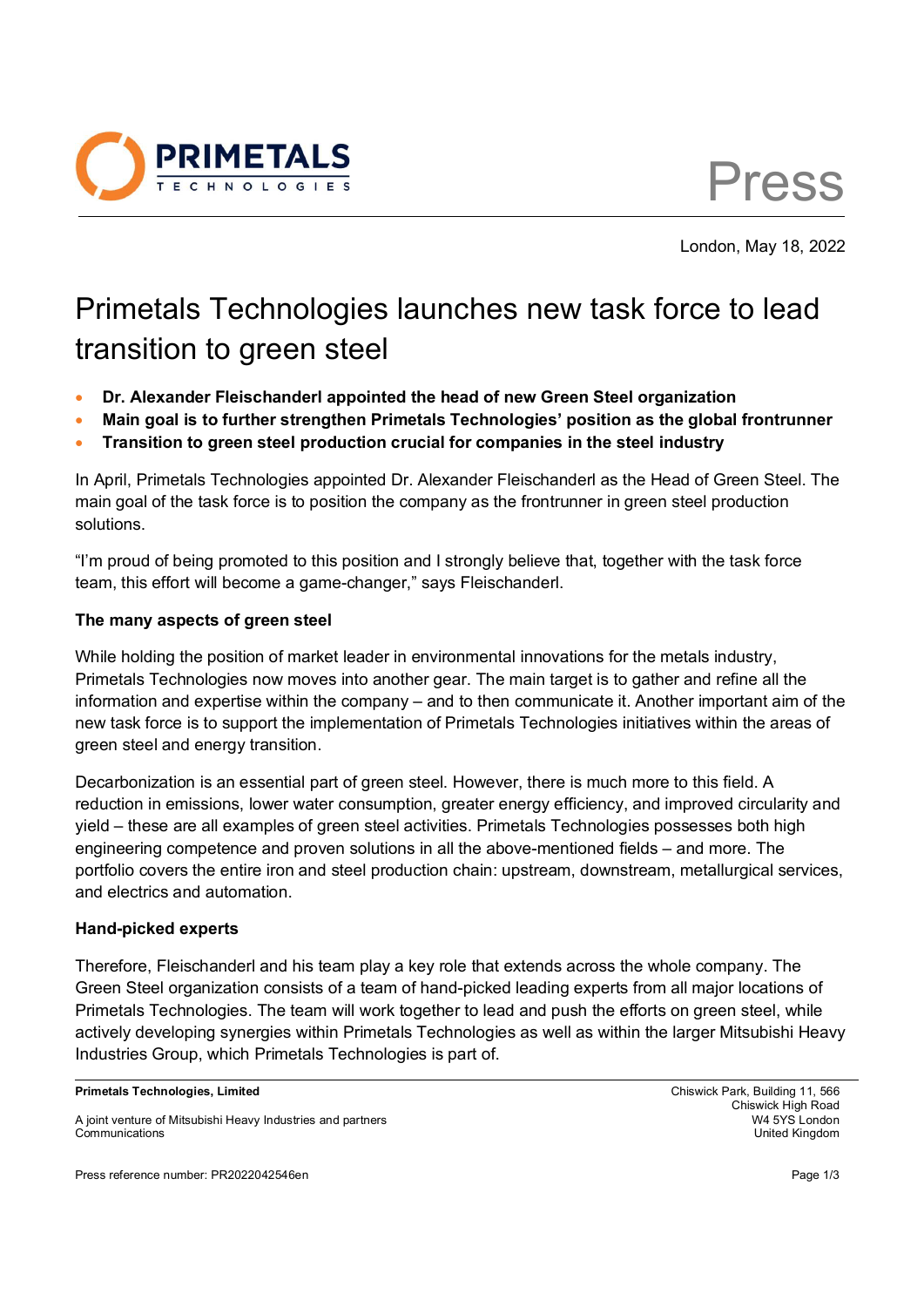In the coming decades, it will be essential for the steel industry to make use of green steel solutions – first and foremost to lower  $CO<sub>2</sub>$  emissions, but also for the sake of meeting stricter environmental regulations, and for financial reasons.

"In about ten years it might be quite hard to get a good price for non-green steel. Those who do not invest in green steel today will experience challenges in the future; once that ship has sailed, companies left behind will not be competitive going forward," says Fleischanderl.

## **A shift within the steel industry**

The steel industry is waking up to the need for a transition to green steel. Several global companies are putting an effort into presenting their lower carbon steel segments – and sell the products at a premium price. While climate change is today's number one environmental challenge, both governmental benefits and environmental regulations are being implemented in many countries. Therefore, producing green steel is becoming more and more important for steel producers across the globe.

#### **Key facts: Primetals Technologies' green steel portfolio – four examples**

- **Hydrogen.** Hydrogen economy is all about shifting from fossil fuels to hydrogen. In Primetals Technologies' portfolio, the foremost example of a hydrogen solution is direct reduction technology. There are solutions for processing iron ore of any quality using hydrogen as the main reducing agent.
- **Electric steelmaking.** Electric arc furnaces and related technologies are carbon neutral when steel producers are using a renewable energy source.
- **Carbon capture and utilization.** Mitsubishi Heavy Industries Group possesses leading solutions related to carbon capture. Primetals Technologies is working on realizing the first reference project in the steel industry. Another key technology, in which Primetals Technologies is a shareholder, is LanzaTech's unique fermentation solution that converts captured  $CO<sub>2</sub>$  into e-fuel or other intermediate products for the chemical industry.
- **Endless casting and rolling.** Arvedi ESP is changing the way steel is produced. By linking processes, steel producers relying on this technology no longer need to cool down and reheat their slabs. The result is a significantly reduced carbon footprint paired with an increase in yield and lower energy consumption.

#### **Key facts: Dr. Alexander Fleischanderl**

- Started his career at Austrian Energy & Environment in Vienna as a process engineer responsible for waste-gas cleaning and waste-water management
- 25 years ago, Fleischanderl moved to VAI where he worked as a process and commissioning engineer and technical sales manager for the environmental solutions business
- Was responsible for Technology and Innovation in the company's Iron- & Steelmaking department and the environmental solutions business, then became Technology Officer for Upstream
- Ph.D in process engineering
- More than 100 single patents to his name
- Recently appointed as Senior Vice President and Head of Green Steel

#### **Primetals Technologies, Limited** Chiswick Park, Building 11, 566

A joint venture of Mitsubishi Heavy Industries and partners W4 5YS London Communications United Kingdom

Chiswick High Road